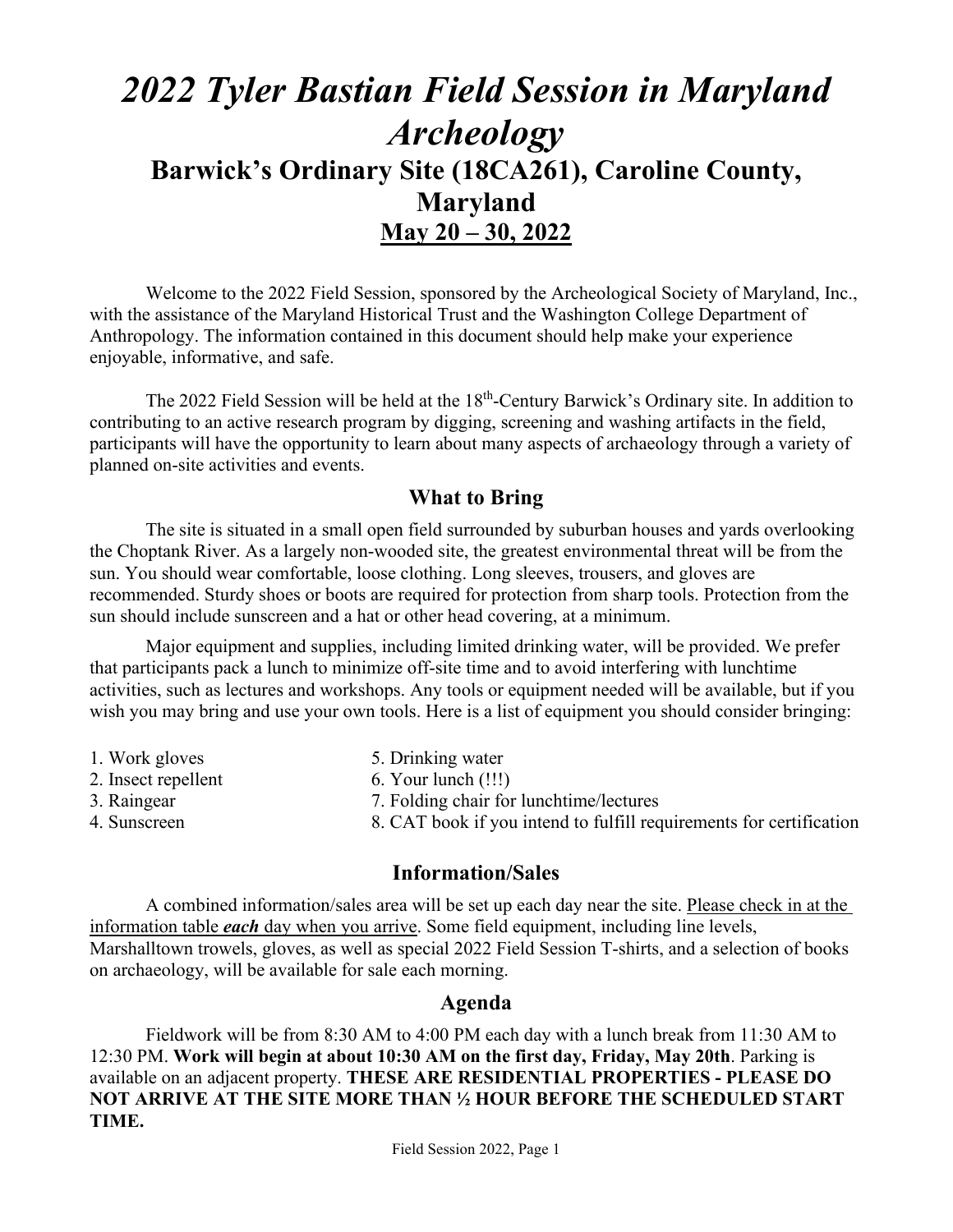Orientation/safety lectures will be presented at 8:30 AM and 12:30 PM daily (as needed) to introduce new arrivals to the site and field procedures. Every Field Session participant must attend one orientation/safety lecture before participating.

A field lab will be set up under a shade awning on the site with the goal of cleaning and drying as much of the recovered material as possible by the end of the Field Session. Work in the lab provides an alternative for persons wanting a break from digging, from the sun, unable to dig, or missing an orientation.

# **Educational Opportunities and Special Events**

Field Session staff is organizing occasional lunchtime lectures. All of these are open to anyone interested. The complete schedule will be posted, as plans are finalized.

**Evening lecture:** The Spencer Geasey Memorial Lecture will take place at the Wharves of Choptank Visitor & Heritage Center on Wednesday, 25 May from 6:00pm – 8:00pm. Dr. Julie Markin and her Anthropology Students from Washington College will present all of the research to-date on the Barwick's Ordinary site. The site represents the remains of an apparent mid-late 18<sup>th</sup> century tavern and dwelling occupied by James Barwick, the caretaker of Melville's Landing (first county seat of Caroline County).

#### **Lunchtime lectures (12:00 – 12:30, on site)**:

Tuesday 24 May: *Flint and Steel Fire Starting* – JPPM Education and Living History Exhibit Specialist, Nate Salzman, will provide a demonstration on how flint and steel were used in the colonial era to keep the home fires burning.

Friday 27 May: *3D Photogrammetry for the Field and Lab* – State Terrestrial Archaeologist, Zac Singer, and CAT Committee Chair, Tom McLaughlin, will provide a live demonstration of how 3D photogrammetry technologies can be used in the field and lab settings.

**Social:** 28 May - Annual Field Session Feast on-site at Barwick's - 4:00 p.m. till the food is gone. Entertainment will be provided by a local bluegrass band.

**CAT Survey Opportunities:** There will be opportunities for CAT candidates to earn survey hours excavating shovel test pits on 5/22 and 5/23, and remote sensing survey later in the week.

# **Lodging**

ASM will NOT be arranging for lodging at the field session. However, there are hotels available nearby in Denton, and a short drive away in Easton.

Primitive camping will be available near the site. Small tents and van-sized campers will be permitted at no charge. Please contact Zachary Singer at 410-697-9544, or by email at zachary.singer@maryland.gov to get on the camping list. ASM will be providing a porta-pot and a hot water field shower is available for use by campers. Campers should plan to provide their own cooking equipment (camp stove) and utensils, should they decide to prepare breakfast and/or dinner.

## **In case of inclement weather**

Call the following work number to receive a recorded message about the field work if the weather looks bad. Zac Singer will post a notice on his outgoing voice message by 6:30am if ASM is calling off the day's events. The number to call is 410-697-9544.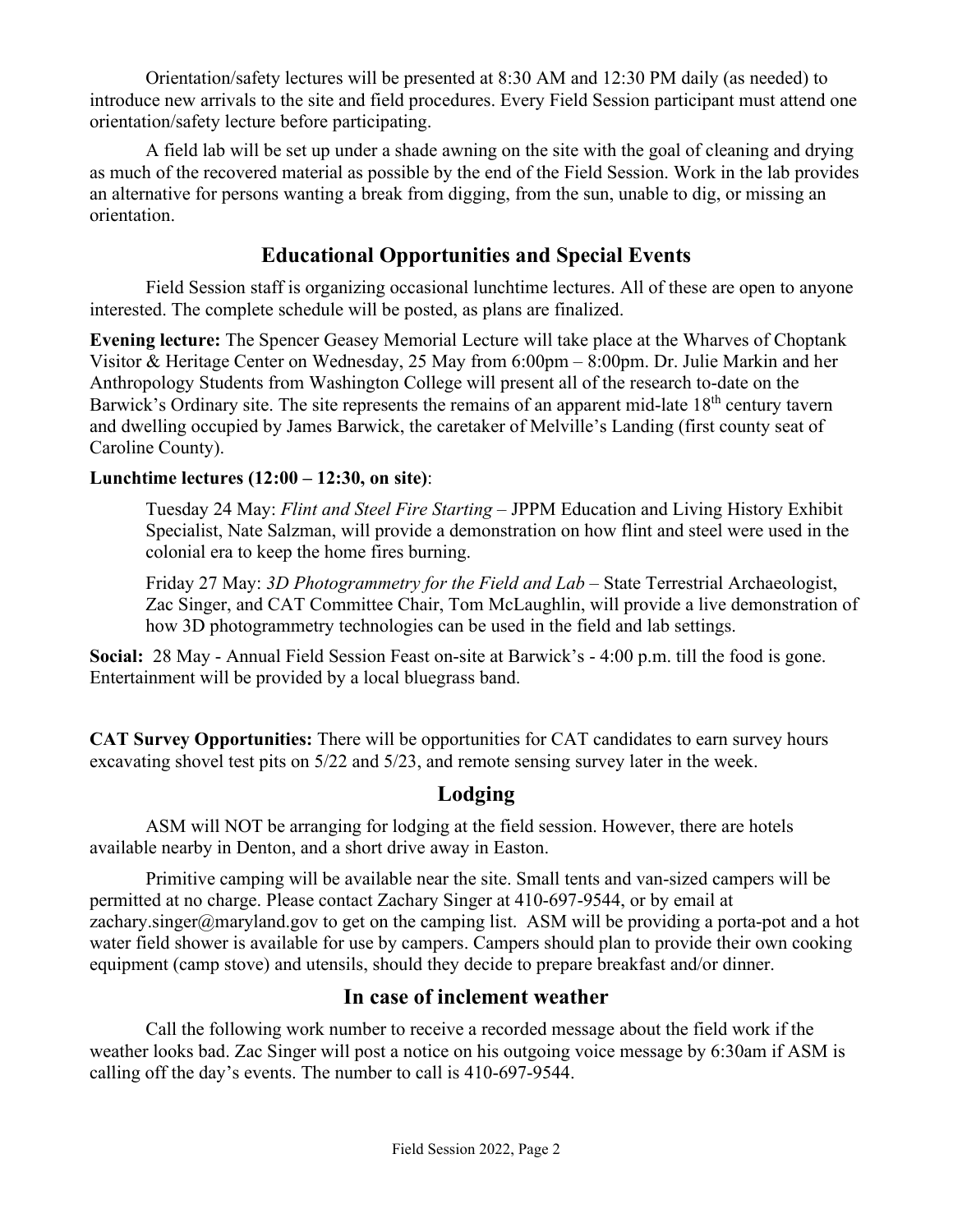## **Directions to the Barwick's Ordinary Site**

**Longitude Latitude for GPS:** 38.910575, -75.831205 **Address for GPS:** 25126 Smith Landing Rd, Denton, MD 21629

The Barwick's Ordinary Site is accessed from Maryland Highway 404 (Queen Anne's/Shore Highway) which runs from MD 50 to the Maryland/Delaware border.

From either the east or west, look for the MD 313 exit just north of Denton. Take the exit and head north on MD 313 (Greensboro Road). Smith Landing Road is approximately 1.5 miles north of the exit on the left-hand side of the road.

Follow Smith Landing Road southwest, and then west towards the Choptank River. Smith Landing Road will transition to gravel and also make a major jog to the south, but continue to follow the road and ASM Directional signage to the road's terminus. The site is to the left of the road and parking is ahead to the right. Please follow the signs to the parking area and walk back to the site.

#### **Wharves of Choptank Visitor & Heritage Center is located at:**

3 Crouse Park Lane Denton, MD 21629